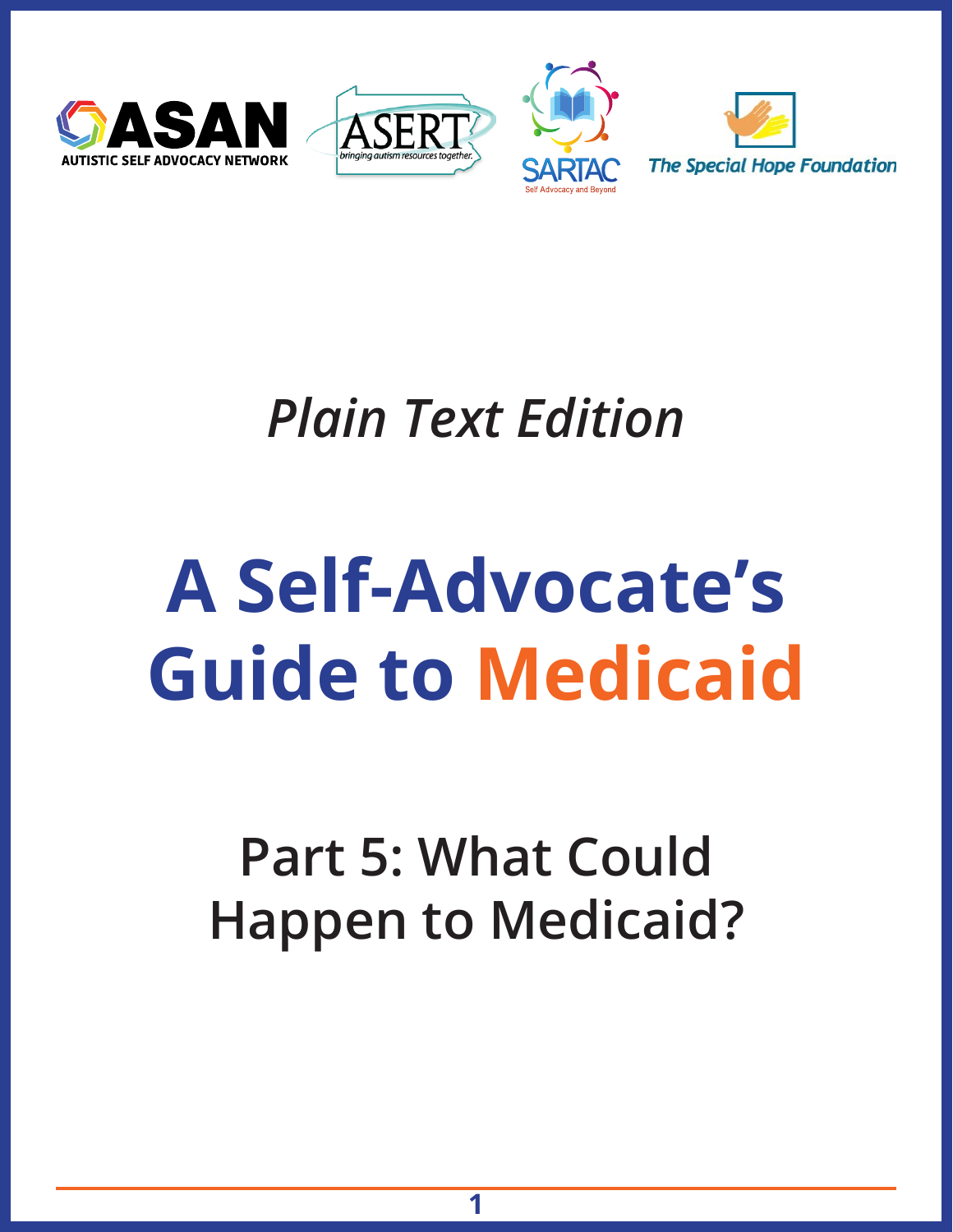### 5. What Could Happen to Medicaid?

#### What Could Happen to Medicaid if the Funding Changes?

There are some people in the government who want to change how the government pays for Medicaid. These people want the federal government to pay less for Medicaid. There are two different ideas that people are talking about:

**Idea #1:** Changing Medicaid funding to a **block grant.** 

**Idea #2:** Changing Medicaid funding to a **per capita cap**.

Either one of these ideas would be a huge change to Medicaid. States would get less money from the U.S. government. To make up for getting less money, states would need to either raise more money for Medicaid, or make Medicaid cost less.

If states wanted to raise more money for Medicaid, they would need to raise taxes. Many people don't like when states raise taxes. So states would probably find ways to make Medicaid cost less. One way states could make Medicaid cost less is by taking Medicaid away from some people. Another way could save money is by not paying for as many Medicaid services.

#### What is a Block Grant?

A **block grant** is a set amount of money that the federal government decides in advance to give each state. The way that the federal government helps states pay for Medicaid would look very different if Medicaid were funded by block grants.

First, the federal government would decide how much money to give each state in a block grant. Different states would get different amounts of money. Next, the federal government would pay that money to the state once a year. Then, the states can put that money towards running Medicaid in their state.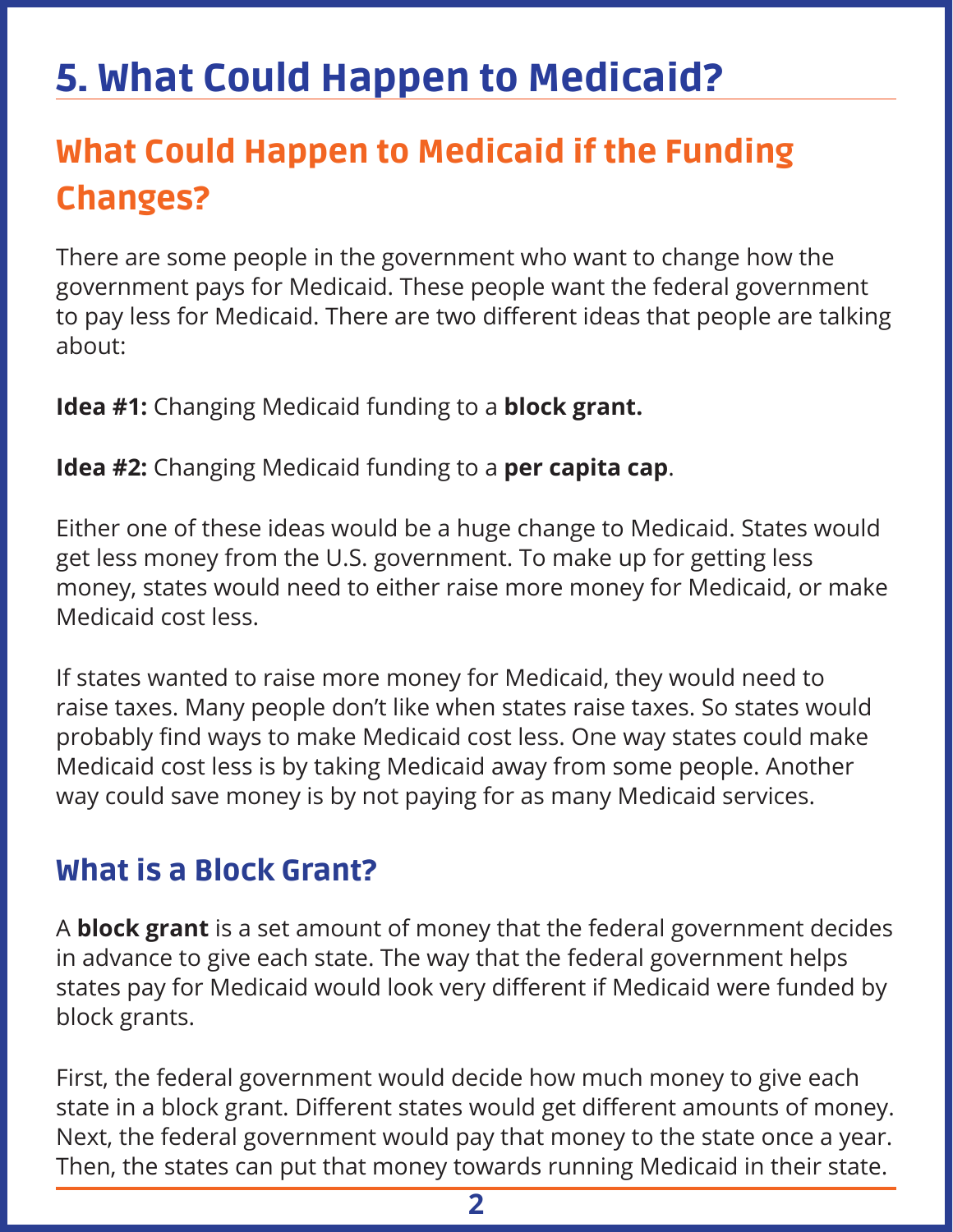#### How Would a Block Grant Work?

#### No federal matching

If Medicaid funding becomes a block grant, there would be no federal matching anymore. States would get a set amount of money from the federal government once a year. After the block grant money is used up, states would pay for the rest of the costs out of their own money. Even if more people need Medicaid or if people need more services, the federal government wouldn't give states any more money for Medicaid.

#### States would get less money

Block grants would also change the *amount* of money that the government gives states. If Medicaid changed to block grants, the government would give states a lot less money than it gives them now.

For example, let's talk about the plan that Congress is thinking about now. In this plan, the Federal government would spend \$880 billion less on Medicaid over the next 10 years. The plan is for the amount of money in the block grants to stay smaller than health care costs.

Every year, health care costs grow. But the plan says that even when health costs grow, states would get not get more money to pay for these costs. This means that over time, states would pay more and more money for Medicaid, and the federal government would pay less money. This would change how states are able to run Medicaid.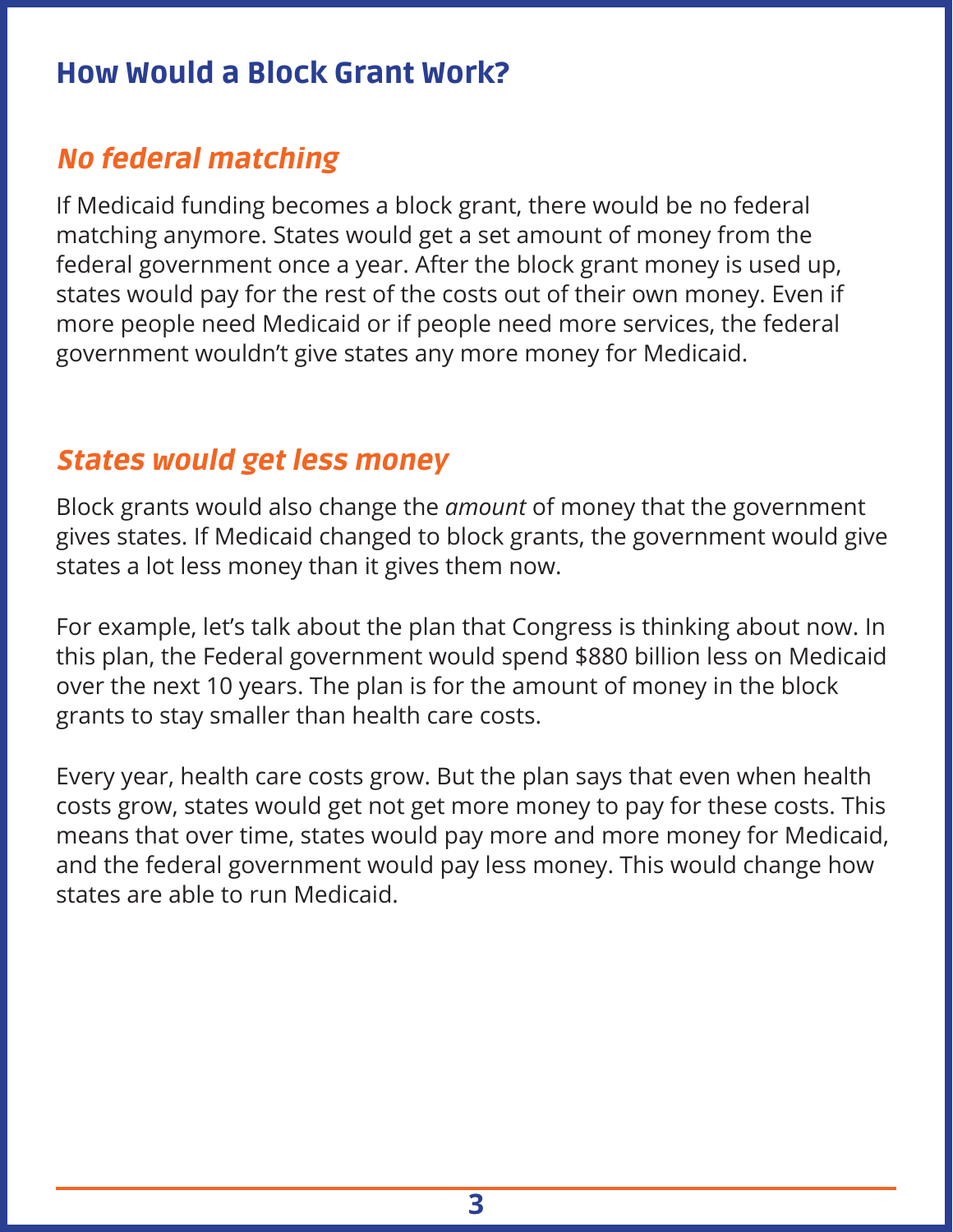If states wanted to keep the same amount of Medicaid, but the federal government paid less, the states would have to pay more. States can't spend extra money as easily as the federal government can. Most of the money states have is for things besides Medicaid. States use money for things like fixing roads, having police officers, and running schools.

Since states want to keep their roads, schools, and police officers, *and* they may not be able to raise taxes, they will probably decide to spend less money on Medicaid. Here are some things states might do to spend less on Medicaid:

- States could make it harder for people to get Medicaid
- States could limit the number of people who can get Medicaid
- States could have waiting lists for people who need Medicaid
- States could limit how many Medicaid services people can get
- States could stop paying for certain Medicaid services, like home and community based services
- States could pay doctors and health care providers less money for Medicaid services

This would be a big change from how Medicaid works now.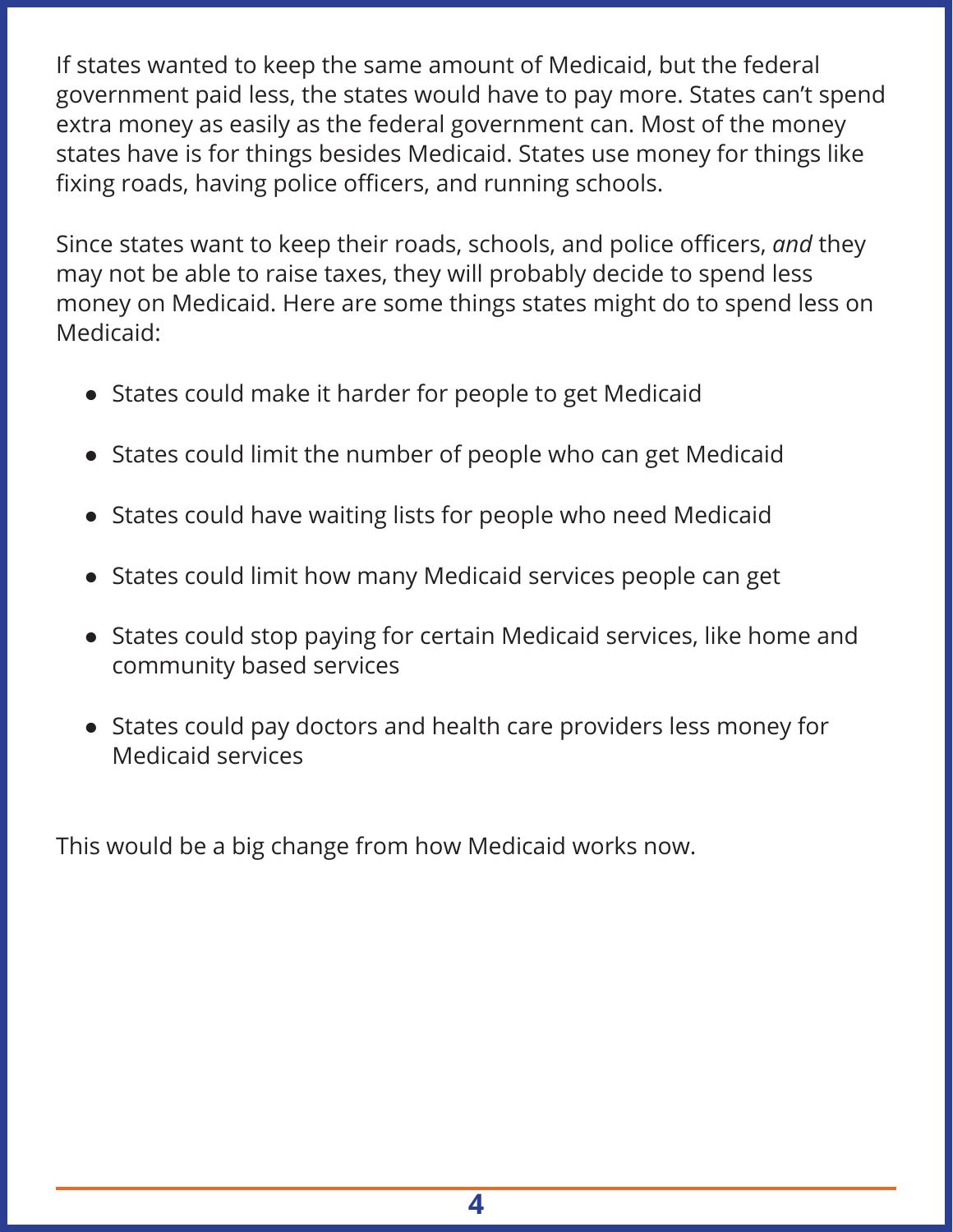#### What is a Per Capita Cap?

#### What does "per capita cap" mean?

A per capita cap is a kind of block grant. A "cap" is a limit. "Per capita" means "for each person." A "per capita cap" is a limit for each person.

#### What does a per capita cap do?

With a per capita cap, the federal government decides how much money a state gets for each person on Medicaid. The federal government would pay a state more or less money based on how many people are in that state's Medicaid program. Just like block grants, per capita caps on Medicaid limit how much money the federal government gives states.

Each person who signs up for Medicaid would have a limit on how much their services can cost. If someone needs more Medicaid services, states would have to pay for any costs above the limit. States would have to pay these costs without any help from the federal government.

#### How Would the Per Capita Cap Work?

#### States would get less money

Right now, if more people in the state need Medicaid, the federal government will pay the state more since they match costs. States can depend on this matching when they think about costs. Also, if the people who are already using Medicaid get sicker and need more health care, the federal government will pay the state more. A per capita cap would change that.

With a per capita cap, the federal government would still give states more money when more people need Medicaid. But the federal government would *not* give states more money if the people who are using Medicaid need more health care, or if health care gets more expensive.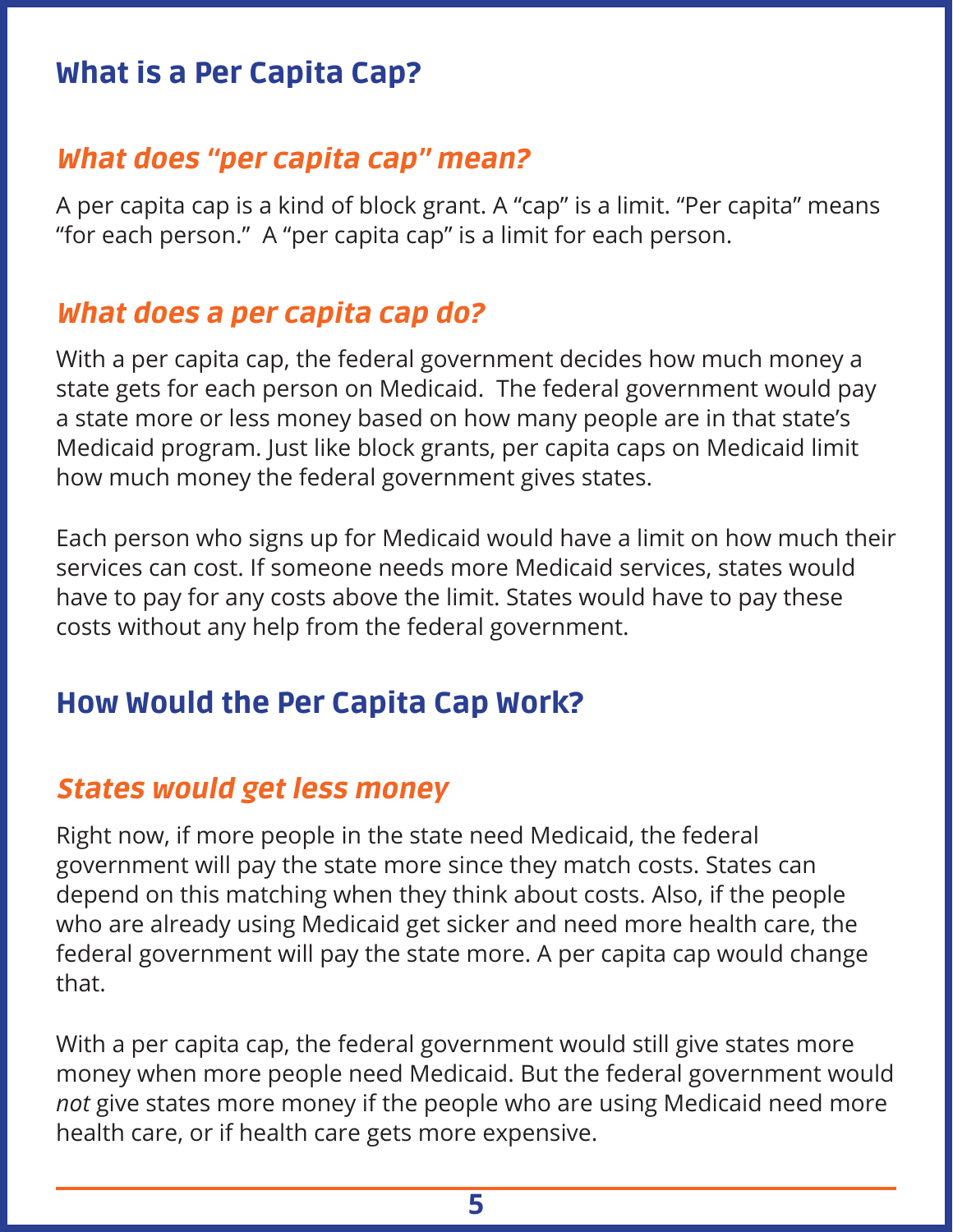**Example #1**: A state might have an unexpected health situation. It could be a disease that makes a lot of people in the state sick. States would not get any extra help from the federal government to fight the disease.

**Example #2:** A new medicine could be created that costs more money. States could not ask for more funding from the federal government to pay for that medicine.

#### Effects on people with disabilities

People with disabilities often need more Medicaid services than people without disabilities. This means that it can cost more money for Medicaid to cover a person with a disability. Almost half of all Medicaid spending is for services for people with disabilities. Without federal matching, states will have a hard time giving people with disabilities the Medicaid services they need.

#### Just like a block grant

Like with block grants, per capita caps would get rid of federal matching as it is today. Like with block grants, per capita caps would mean the federal government gives states less money. Like with block grants, states might end up taking Medicaid away from people, or cutting services like home and community based services.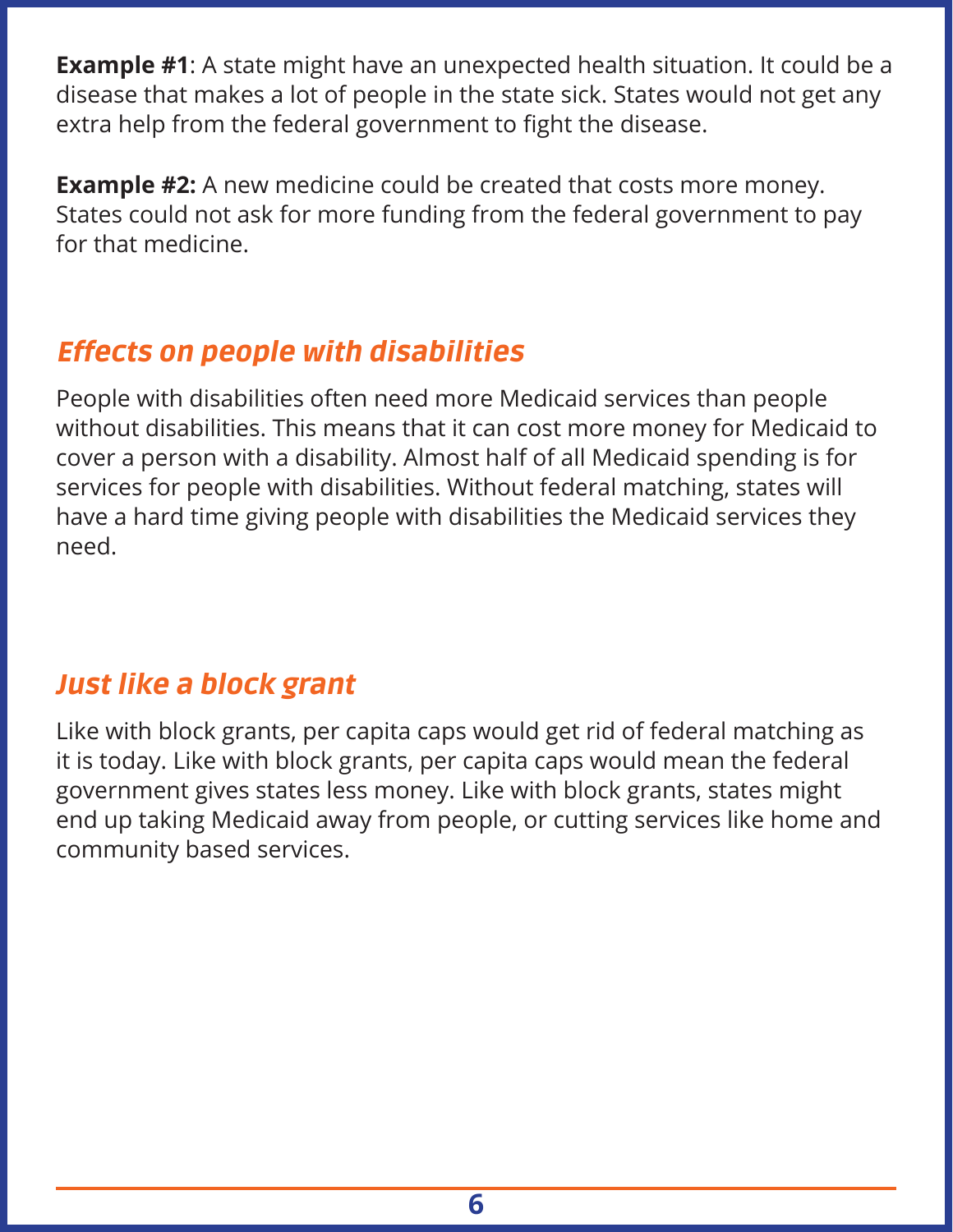#### Other Changes That Could Happen

#### Making people on Medicaid pay more money

Medicaid is supposed to give health care to people who need help paying for it. Because of this, Medicaid has rules that limit how much money the people in the program have to pay. Some people in government want to get rid of these rules.

Without these rules, people using Medicaid would have to spend more of their own money, even if they don't have a lot. This means people wouldn't be able to afford the health care they need, even with Medicaid. And if they can't pay, they might get kicked off Medicaid. Then they would have no health care at all.

#### Work requirements

Some people want to make a new rule. The new rule would say that if an adult gets Medicaid, they need to have a job. This is a problem because some people on Medicaid can't work. People who can't work still need health care.

Examples:

- Kimi is being treated for cancer. She is too sick to work right now. She might be sick for a long time.
- Ravi takes care of his mom. Ravi's mom has Alzheimer's and needs a lot of help. Ravi had to stop working so he could take care of his mom.
- Monica is going to college. She needs Medicaid to pay for her wheelchair. If she had to work, she couldn't finish college.
- Ezra has a mental health disability that makes it hard for him to work full-time right now. Medicaid helps Ezra pay for his medications and therapist. If Ezra lost his Medicaid because he did not have a job, he might not be able to pay for his medications anymore.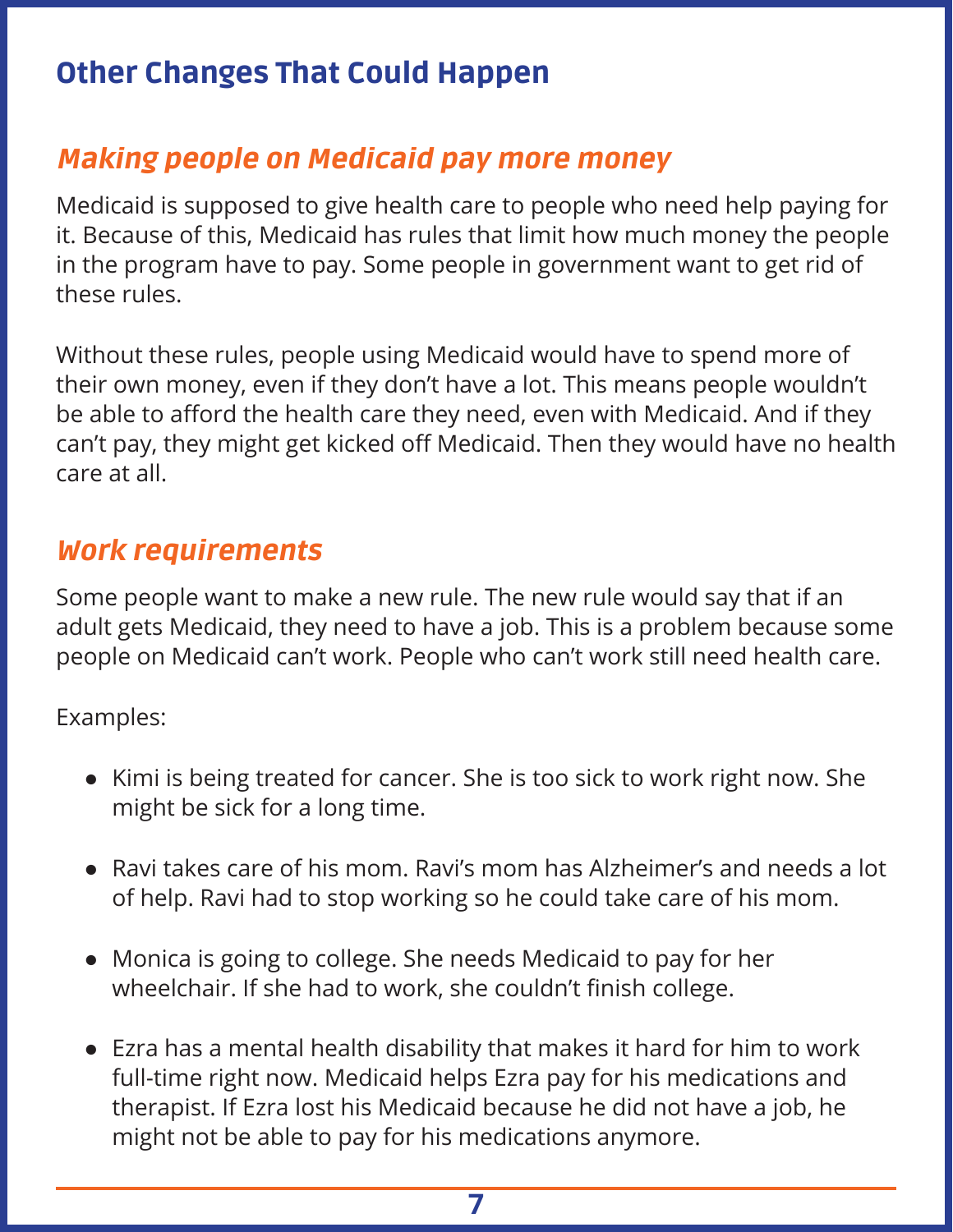• Shiro is autistic. Medicaid pays for Shiro to get a job coach to help him find a job. If Shiro did not have Medicaid because he did not have a job, he might not get the help he needs.

Even if someone can't work, they still need health care. That's why it is so important that even if someone can't work, they can still get Medicaid.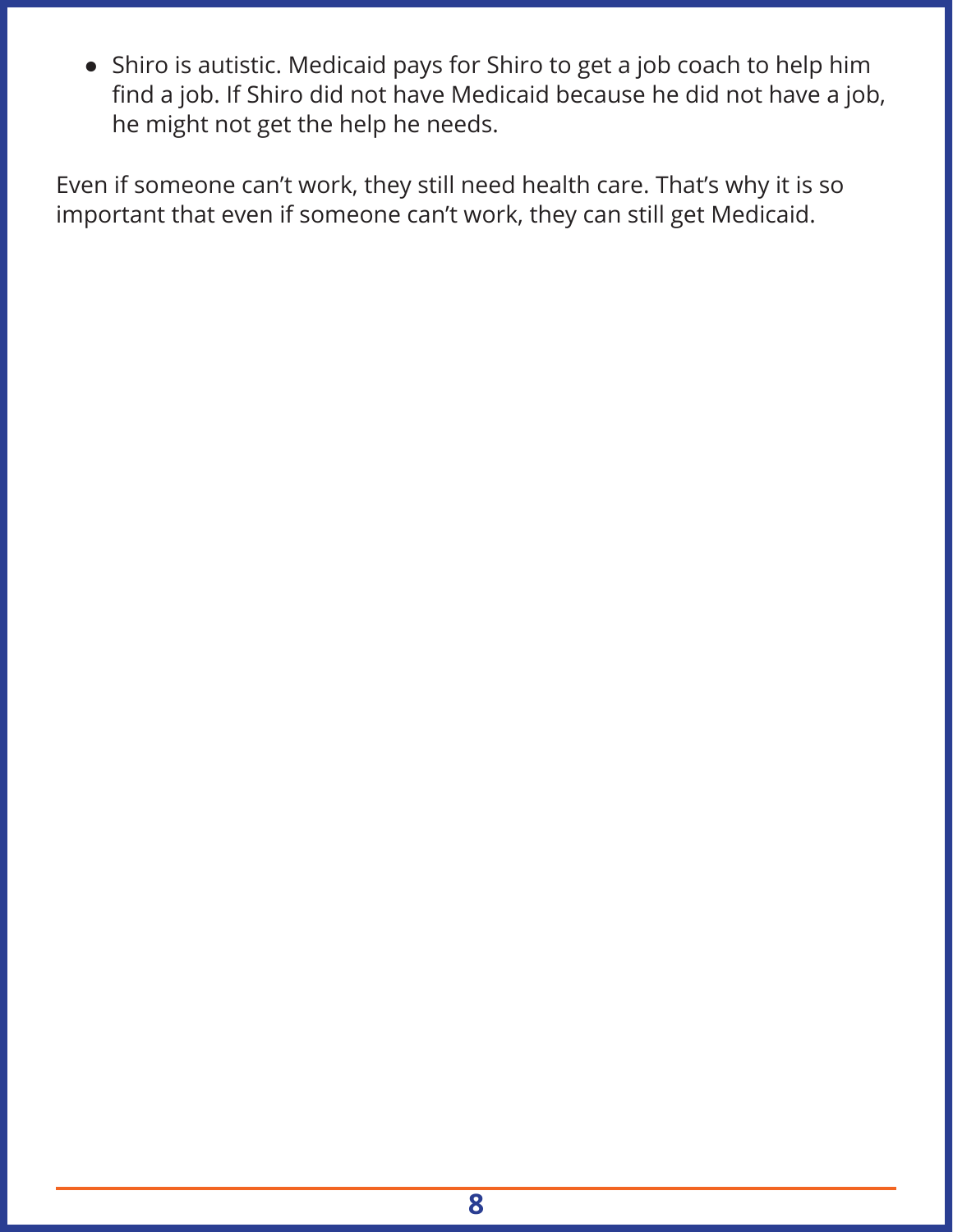# Glossary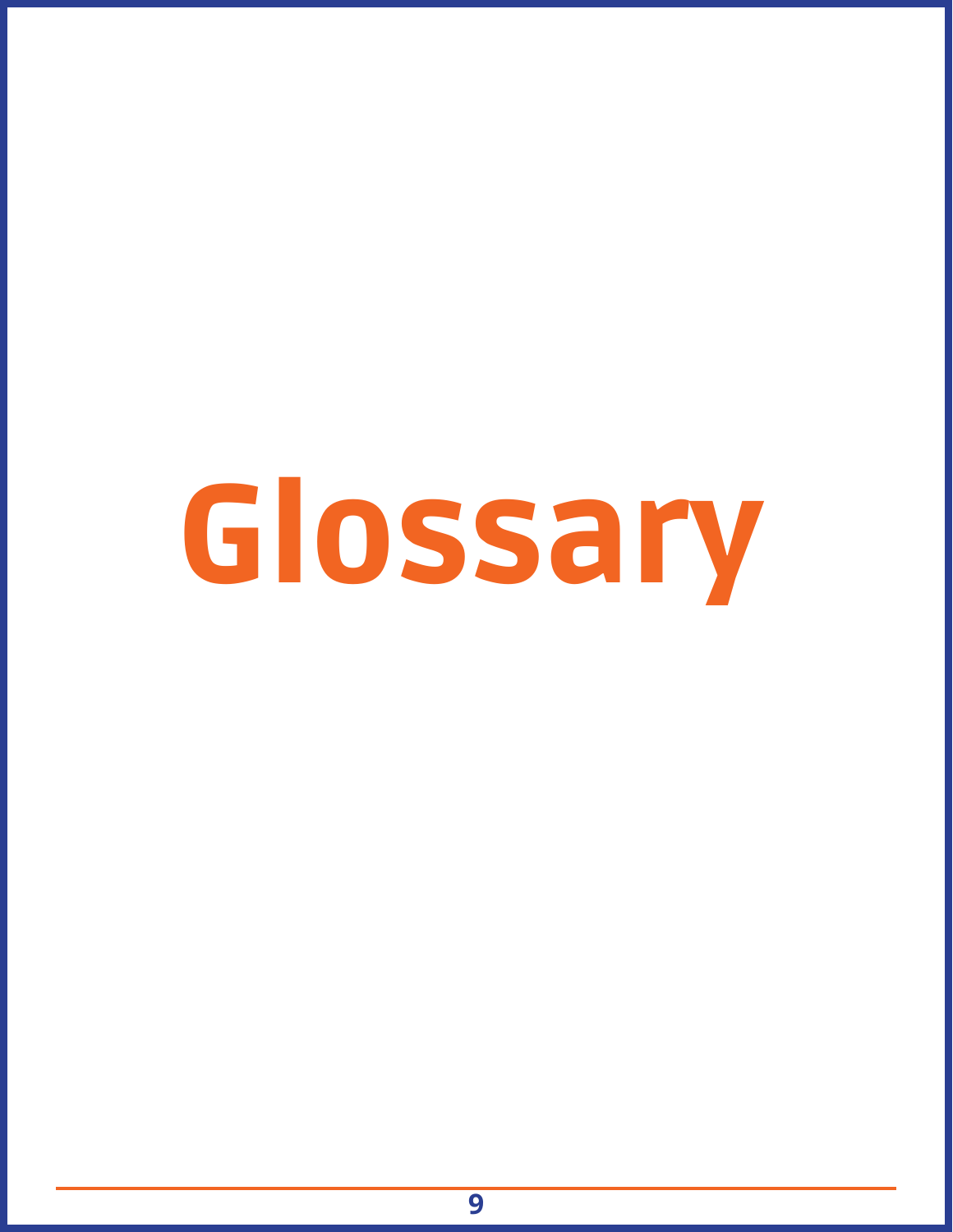#### block grant

A set amount of money that the federal government gives to each state to run Medicaid. Block grants are one idea about how to change how Medicaid is paid for.

#### federal government

The government that is charge of the entire country and is based in Washington. D.C.

#### federal matching

The federal government "matches" the money that states spend on Medicaid. In general: Every time a state spends \$1 on Medicaid, the federal government gives that state another \$1 for their Medicaid program.

#### home-and community-based services (HCBS)

A type of service, paid for by Medicaid, that are offered in home and community settings instead of in an institution.

#### Medicaid

A health care program in the United States.

#### per capita cap

A "cap" or limit on the amount of money that the federal government pays states for each person who signs up for Medicaid. A per capita cap is one plan to change how Medicaid is paid for.